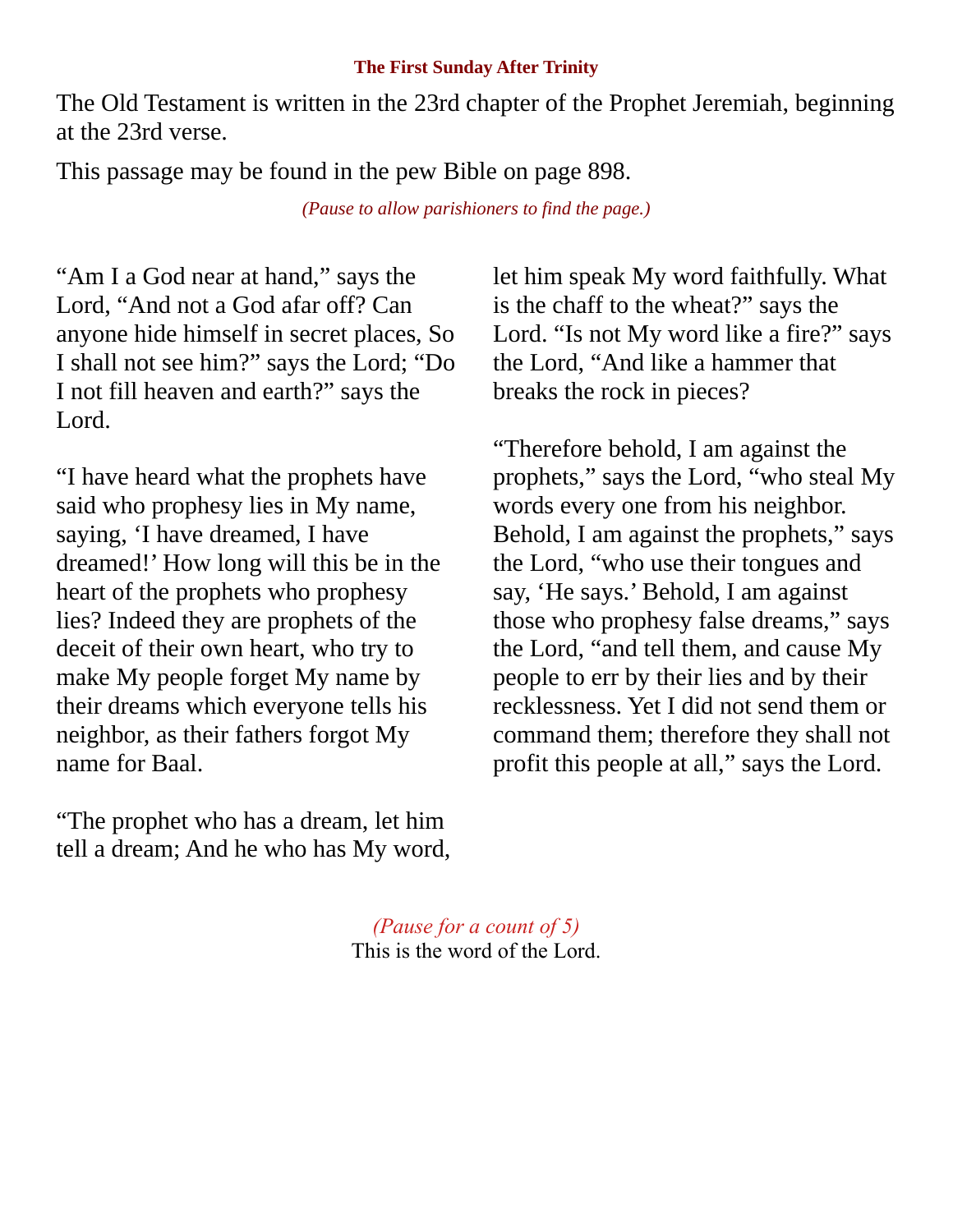## **The First Sunday After Trinity Psalm 73**

1 TRULY God is loving unto Israel: \* even unto such as are of a clean heart.

2 Nevertheless, my feet were almost gone, \* my treadings had well-nigh slipt.

3 And why? I was grieved at the wicked: \* I do also see the ungodly in such prosperity.

4 For they are in no peril of death; \* but are lusty and strong.

5 They come in no misfortune like other folk; \* neither are they plagued like other men.

6 And this is the cause that they are so holden with pride, \* and cruelty covereth them as a garment.

7 Their eyes swell with fatness, \* and they do even what they lust.

8 They corrupt other, and speak of wicked blasphemy; \* their talking is against the Most High.

9 For they stretch forth their mouth unto the heaven, \* and their tongue goeth through the world.

10 Therefore fall the people unto them, \* and thereout suck they no small advantage.

11 Tush, say they, how should God perceive it? \* is there knowledge in the Most High?

12 Lo, these are the ungodly, \* these prosper in the world, and these have riches in possession:

13 And I said, Then have I cleansed my heart in vain, \* and washed my hands in innocency.

14 All the day long have I been punished, \* and chastened every morning.

15 Yea, and I had almost said even as they; \* but lo, then I should have condemned the generation of thy children.

16 Then thought I to understand this; \* but it was too hard for me,

17 Until I went into the sanctuary of God: \* then understood I the end of these men;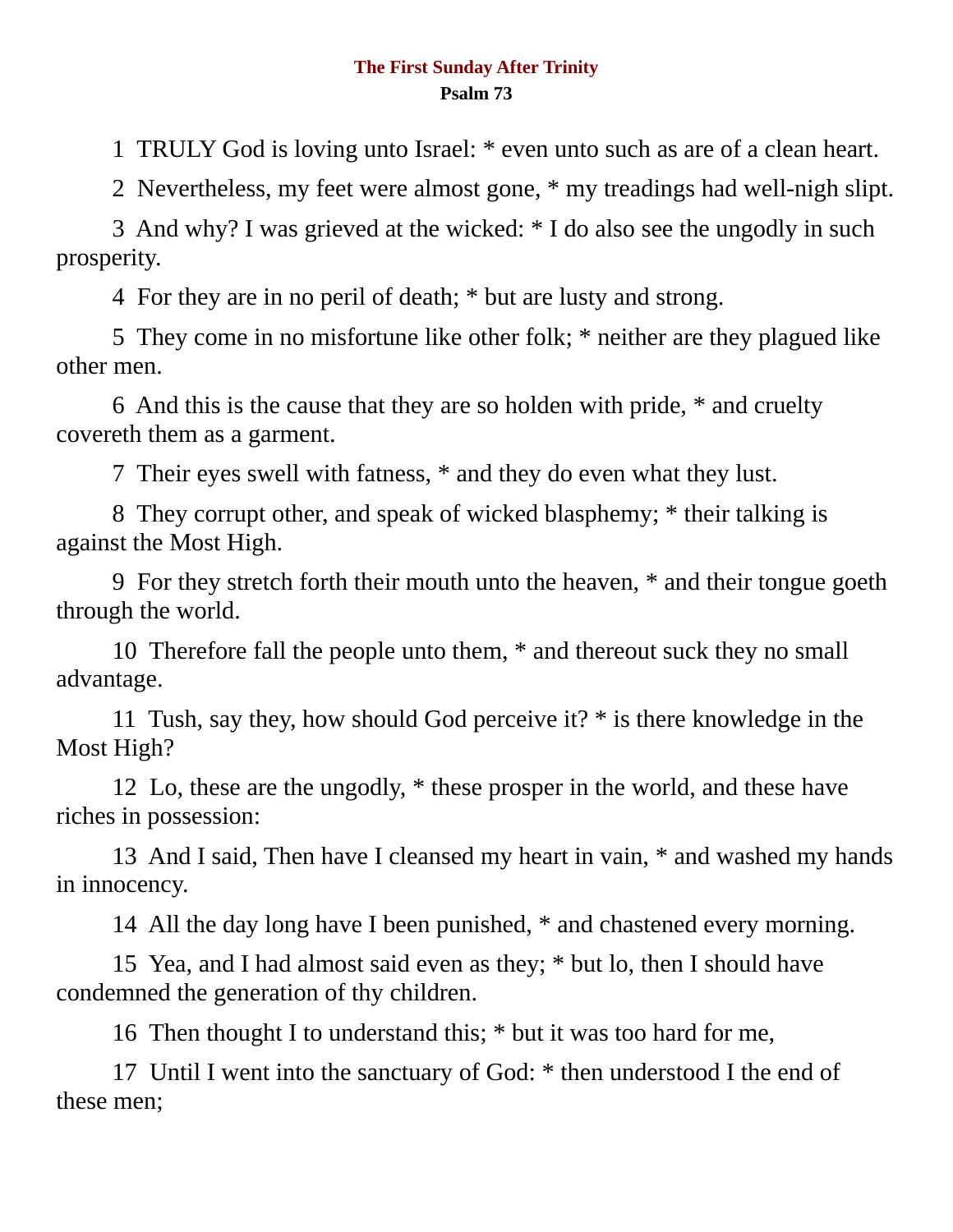18 Namely, how thou dost set them in slippery places, \* and castest them down, and destroyest them.

19 O how suddenly do they consume, \* perish, and come to a fearful end!

20 Yea, even like as a dream when one awaketh; \* so shalt thou make their image to vanish out of the city.

21 Thus my heart was grieved, \* and it went even through my reins.

22 So foolish was I, and ignorant, \* even as it were a beast before thee.

23 Nevertheless, I am alway by thee; \* for thou hast holden me by my right hand.

24 Thou shalt guide me with thy counsel, \* and after that receive me with glory.

25 Whom have I in heaven but thee? \* and there is none upon earth that I desire in comparison of thee.

26 My flesh and my heart faileth; \* but God is the strength of my heart, and my portion for ever.

27 For lo, they that forsake thee shall perish; \* thou hast destroyed all them that are unfaithful unto thee.

28 But it is good for me to hold me fast by God, to put my trust in the Lord God, \* and to speak of all thy works in the gates of the daughter of Sion.

*Glory be…*